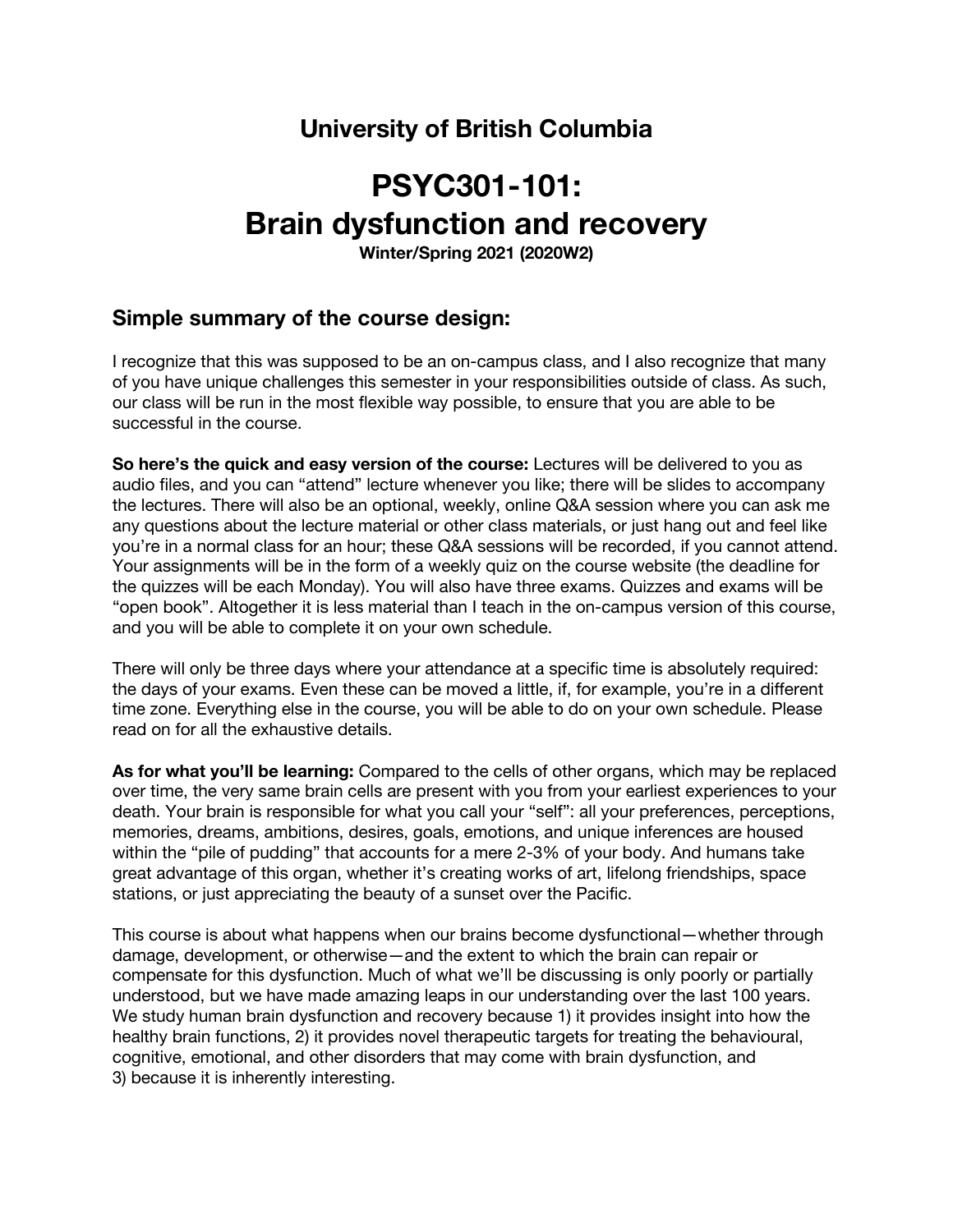| Instructor:          | Dr. Jay Hosking, Department of Psychology<br>jayhosking@psych.ubc.ca<br>I respond to emails Mondays, Wednesdays, and on the weekend, but<br>please bear in mind that my email volume is very high. When contacting<br>me, please use your UBC email, and please note which course you are<br>in, i.e. PSYC301-101. |  |
|----------------------|--------------------------------------------------------------------------------------------------------------------------------------------------------------------------------------------------------------------------------------------------------------------------------------------------------------------|--|
| TAs:                 | Manlu Liu, manlu.liu@psych.ubc.ca<br>Megan Toi, m.toi@alumni.ubc.ca                                                                                                                                                                                                                                                |  |
| <b>Website:</b>      | Canvas: https://canvas.ubc.ca<br>Links to all lectures, slides, and additional readings will be posted here.<br>Messages and announcements will also come through Canvas. Please<br>let me know if you're having any issues with the website!                                                                      |  |
| Lectures:            | Asynchronously delivered online as audio files plus slides, via Canvas                                                                                                                                                                                                                                             |  |
| Q&A (optional):      | Every Thursday, 2:00-3:20pm via Zoom on Canvas                                                                                                                                                                                                                                                                     |  |
| <b>Office hours:</b> | Held over three different sessions on Mondays and Thursdays; book via<br>https://jayhosking.youcanbook.me                                                                                                                                                                                                          |  |
| TA office hours:     | Please email Manlu or Megan for availability!                                                                                                                                                                                                                                                                      |  |
| Textbook:            | None, but a few required readings will be posted on Canvas.                                                                                                                                                                                                                                                        |  |

## **Grades breakdown:**

| Weekly quizzes:               | 20%  |
|-------------------------------|------|
| Exam 1 (midterm):             | 25%  |
| Exam 2 (midterm):             | 25%  |
| Exam 3 (final):               | 30%  |
| Total:                        | 100% |
| Bonus research participation: | 3%   |
|                               |      |

OR

| Optional project:             | 20%  |
|-------------------------------|------|
| Weekly quizzes:               | 20%  |
| Exam 1:                       | 20%  |
| Exam 2:                       | 20%  |
| Exam 3:                       | 20%  |
| Total:                        | 100% |
| Bonus research participation: | 3%   |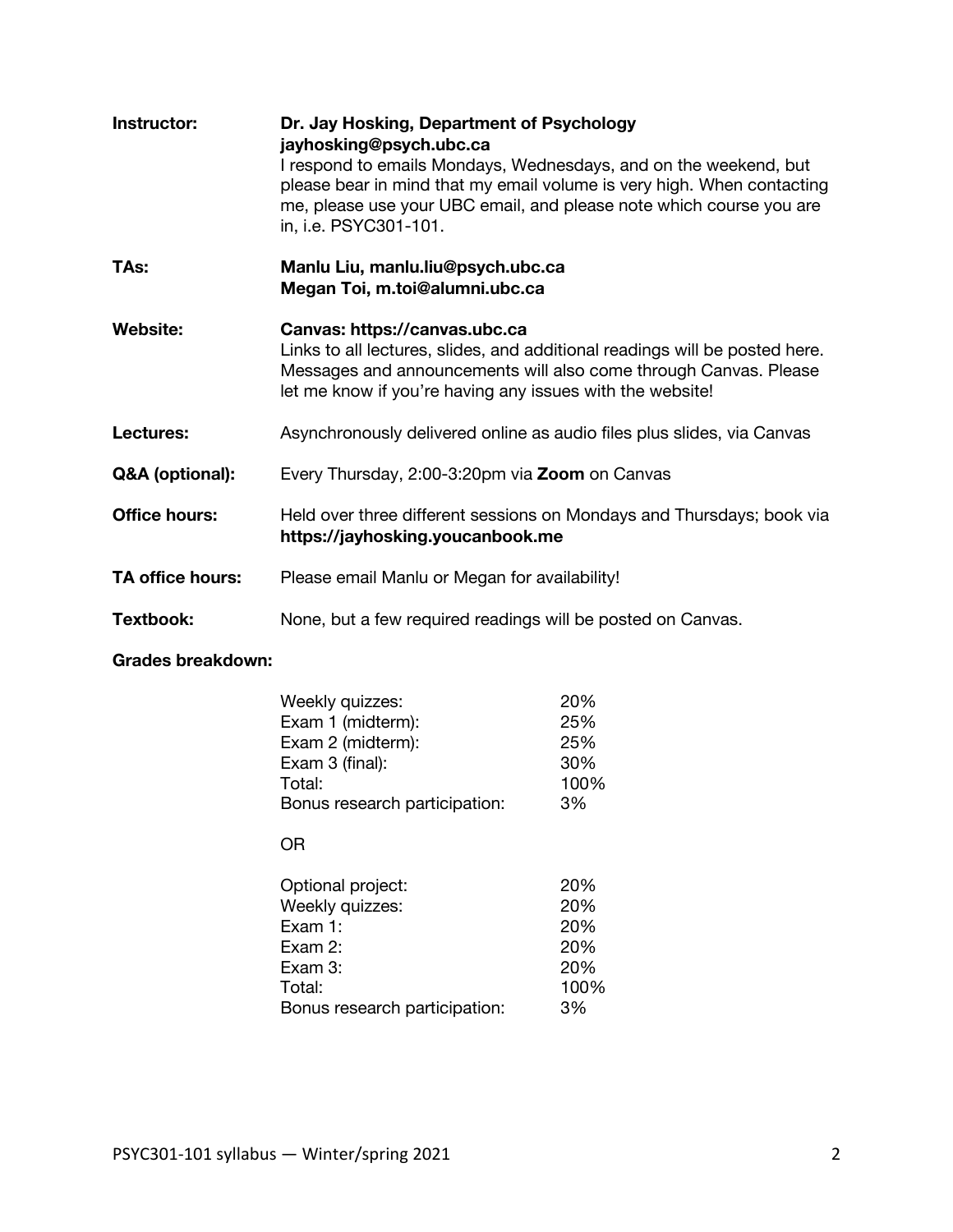## **By the end of this course you will be able to:**

- Explain and critically evaluate current topics and research in neuropsychology
- Describe basic neuroscientific processes in the fundamental language of neuroscience (i.e. neuroanatomical and neurophysiological terms)
- Link many brain dysfunctions to changes in behaviour, cognition, etc.
- Explain how the link between brain and psychology can be investigated using a range of neuroscience and psychological tools
- Evaluate the relative strengths and legitimacy of evidence related to brain dysfunction and recovery
- Appreciate the interconnected and integrative nature of brain, mind, and recovery

## **Note on the Q&A sessions:**

These optional sessions are intended to handle all the questions you'd normally ask in class, as well as any questions that might be broadly applicable to your classmates. Class discussion is encouraged! If you have questions about the course content or course administration, please ask these during the Q&A sessions. Office hours are for personal/individual matters (see below).

## **Note: whom should you book office hours with?**

Please book office hours with your awesome TAs if:

- You would like to review one of your exams. When reviewing your exam, you are not allowed to take notes on, or photos of, the exam.
- You would like to discuss content from the course readings and/or study strategies.
- You would like to discuss how to succeed at the optional review paper.
- You would like to discuss psychology more generally.

Please book office hours with Dr. Hosking if:

- You have an issue with course performance or progress.
- You would like to discuss the non-review-paper optional project.
- You would like to discuss psychology and neuroscience more generally.

**Again, please note that questions about lecture content should be handled during the Q&A sessions, not during office hours.**

## **Note on booking office hours with Dr. Hosking:**

Please do not use email to book office hours with me. Instead, I have created a website for all office hours booking: **https://jayhosking.youcanbook.me**. The site will show all of my available office hours, as well as show a Zoom link for you to join. **Please refrain from using office hours to ask course content-related questions (this is what the Q&A sessions are for!)**, and leave office hours for personal/individual matters, like your own progress in the course. Finally, please do not book me for multiple timeslots in a given week; there are many students that need help, virtually all issues can be handled within the allotted time, and I will cancel any multiple bookings.

### **Note on the course discussion forum**

We will be using Piazza for forum discussion this semester. While I will be checking Piazza as time permits, Piazza is especially useful because it leverages your biggest asset in the class: your fellow students. You are amazing and exceptional individuals, and I encourage you to interact with your classmates to work on course content, get reminded on course administration, talk about interesting tangents, etc.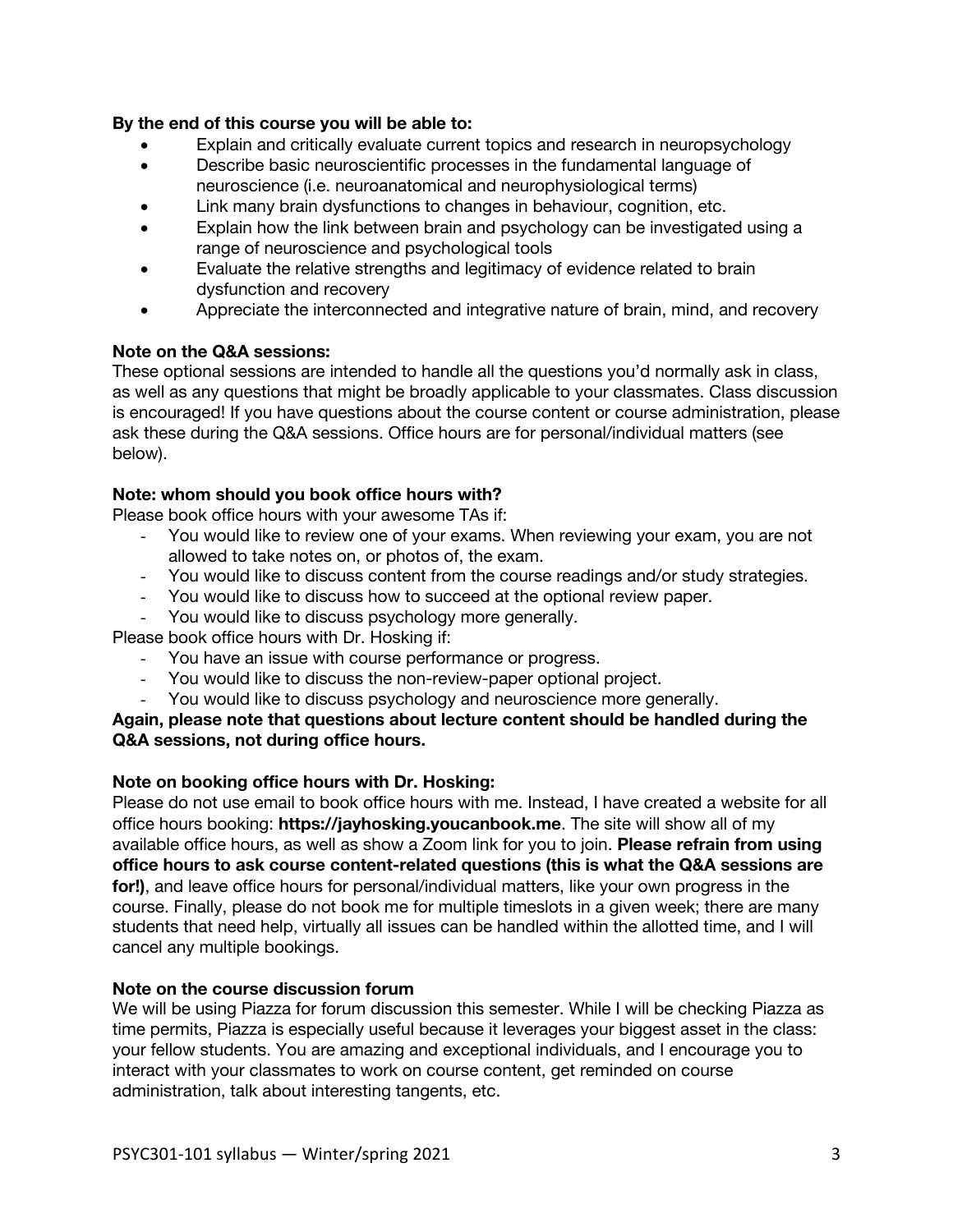### **Note on email:**

Please bear in mind that we instructors get a lot of email and, if possible, would prefer to spend all our preparation time on making the lectures as useful, fun, and interesting to you as possible. Thus, please keep emails to administrative concerns (e.g. problems with the course website) if you can. For course-related content, please come to the Q&A or post it in the discussion forum on our course website. Finally, please use good email etiquette when contacting me—see lecture notes for more details.

## **Note on attendance:**

"Attendance" is a critical predictor of success in this course. (In fact, it's a strong correlate of success for courses in general.) In this course, material that is taught in class will often be different from, or supplement, the readings. Moreover, lecture slides are designed to provide a framework for the lecture and any discussions. **In other words, the important part of the lecture is not what is on the slides, but rather the lecture audio itself. If you try to rely solely on the slides for studying, you will not be successful, as much of the critical information is not explicitly written.** It is therefore essential that you listen to the lectures.

## **Note on readings:**

PSYC301 currently does not have a textbook, as no one textbook satisfactorily covers the content discussed in the course. However, there are readings assigned for many of the lectures, and these readings can be found on Canvas in the lecture-specific folders. **These readings are required and will be tested upon.** For the particularly challenging beginning section (e.g. the basics of neuroscience), I will supply additional optional reading.

Please note that "learning objectives" for the required readings are posted as a courtesy and may occasionally be NOT provided. This occasional lack of learning objectives will be deliberate. Part of your learning process in science is to identify information hierarchically, to glean the bigger picture, as well as think about it critically without anyone telling you *how* to think about it.

| <b>Week</b>    | <b>Dates</b>                              | <b>Topic and course work</b>                              |  |
|----------------|-------------------------------------------|-----------------------------------------------------------|--|
|                | Jan 11 <sup>th</sup> -17 <sup>th</sup>    | Course orientation; quiz 1                                |  |
| $\overline{2}$ | Jan 18th-24th                             | Brain basics and neural communication I; quiz 2           |  |
| 3              | Jan 25th-31st                             | Neural communication II and III; quiz 3                   |  |
| $\overline{4}$ | Feb $1st - 7th$                           | Neuroanatomy; quiz 4                                      |  |
| 5              | Feb 8th-14th                              | EXAM 1 (February 11 <sup>th</sup> 2-4pm)                  |  |
| $6\phantom{1}$ | Feb 15th-21st                             | <b>READING WEEK</b>                                       |  |
| $\overline{7}$ | Feb 22 <sup>nd</sup> -28 <sup>th</sup>    | Neuroimaging; neurological exam and assessment; quiz 5    |  |
| 8              | Mar $1st - 7th$                           | Causes of brain dysfunction; quiz 6                       |  |
| 9              | Mar $8^{th}$ -14 <sup>th</sup>            | Factors influencing recovery of function; quiz 7          |  |
| 10             | Mar 15 <sup>th</sup> -21 <sup>st</sup>    | EXAM 2 (March $18th$ 2-4pm)                               |  |
| 11             | Mar 22 <sup>nd</sup> -28 <sup>th</sup>    | Sensorimotor dysfunction; quiz 8                          |  |
| 12             | Mar 29 <sup>th</sup> -Apr 4 <sup>th</sup> | Dysfunction affecting emotion and decision making; quiz 9 |  |
| 13             | Apr 5 <sup>th</sup> -11 <sup>th</sup>     | Dysfunction affecting memory; quiz 10                     |  |
| 14             | Apr 12th-14th                             | Dysfunction associated with psychiatric disorders         |  |
| Exams          | Apr 18th-29th                             | <b>EXAM 3 (DATE/TIME TBD)</b>                             |  |

## **Course Schedule (Tentative)**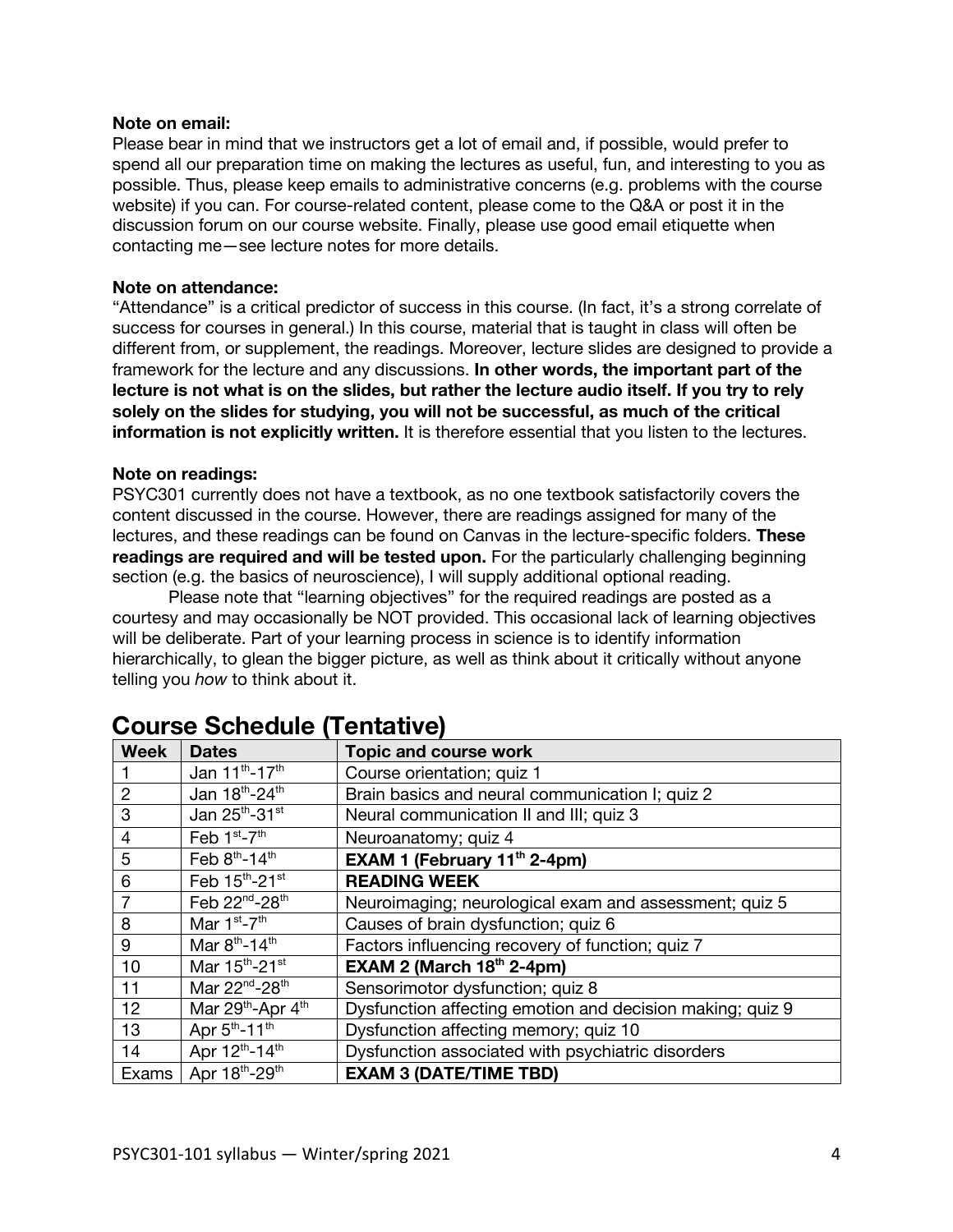## **Evaluation**

## **1. Exams (80%):**

There will be three exams, with two midterm exams written during the class time, and the final exam written during the exam period at a time designated by UBC administration (you *must* be able to write at any time during the exam period).

**Midterm Exam 1 (25%) February 11th, 2-4pm Midterm Exam 2 (25%)** March 18<sup>th</sup>, 2-4pm **Final Exam 3 (30%) April 18th-29th (date & time TBD)**

Notes on the exams:

- Exam start times will be accommodated by up to 12 hours earlier or later, for students in different time zones, or students who have an exam conflict, etc. Please do *not* email about this; a week prior to the exam, a form will be sent to you, and you can specify a different exam time if need be.
- Exam 2 is not cumulative, but the final exam is cumulative. More specifically, the final exam will contain some questions that test your ability to connect material from across the course, making links between the various brain dysfunctions, rather than simply retesting minutiae from earlier in the course.
- Please empower yourself by reading about UBC's academic concessions policies at http://www.calendar.ubc.ca/vancouver/index.cfm?tree=3,329,0,0.
- Specifically, if you must miss a midterm exam due to acute illness that will spontaneously resolve (e.g. the 'flu), you do not need to supply me (or any of your other instructors) with a medical note. Note that this policy does not apply to final exams (for final exams, see below).
- If your unavoidable hardship is not an acute illness that will spontaneously resolve, then you may have to present me with evidence of such hardship, BUT please don't send personal materials until I request them.
- In any case, you must contact me within 48 hours of the exam if you need accommodation for that exam. **If at all possible, please contact me about accommodations** *before* **the exam, not after.**
- Students who plan to be absent for varsity athletics, family obligations, or other commitments, cannot assume they will be accommodated, and must discuss their commitments with me **by January 22nd 2021** if they wish to be considered for accommodation. Given the flexible nature of this course, deadlines may be shifted forward or backward in time if you are accommodated.
- Being accommodated for missing a midterm exam time is at my sole discretion. Similarly, I may send you to your faculty Academic Advising if I feel ill-equipped to judge the nature of your hardship, as Advising has much more experience in the matter.
- **If you are accommodated for missing a midterm exam, you must write the exam within one week of the original test date.**
- If you miss the final exam, you must contact your faculty's academic Advising office to address the issue—note that they will probably require unambiguous medical (or other) documentation. Make-up exams for the final exam are typically written months after the course is completed, and as such I do not recommend this.
- All exams will include multiple-choice and short-answer questions.
- Once exams have been marked, grades will be sent out via Canvas.
- You are strongly encouraged to review your exam with your TAs.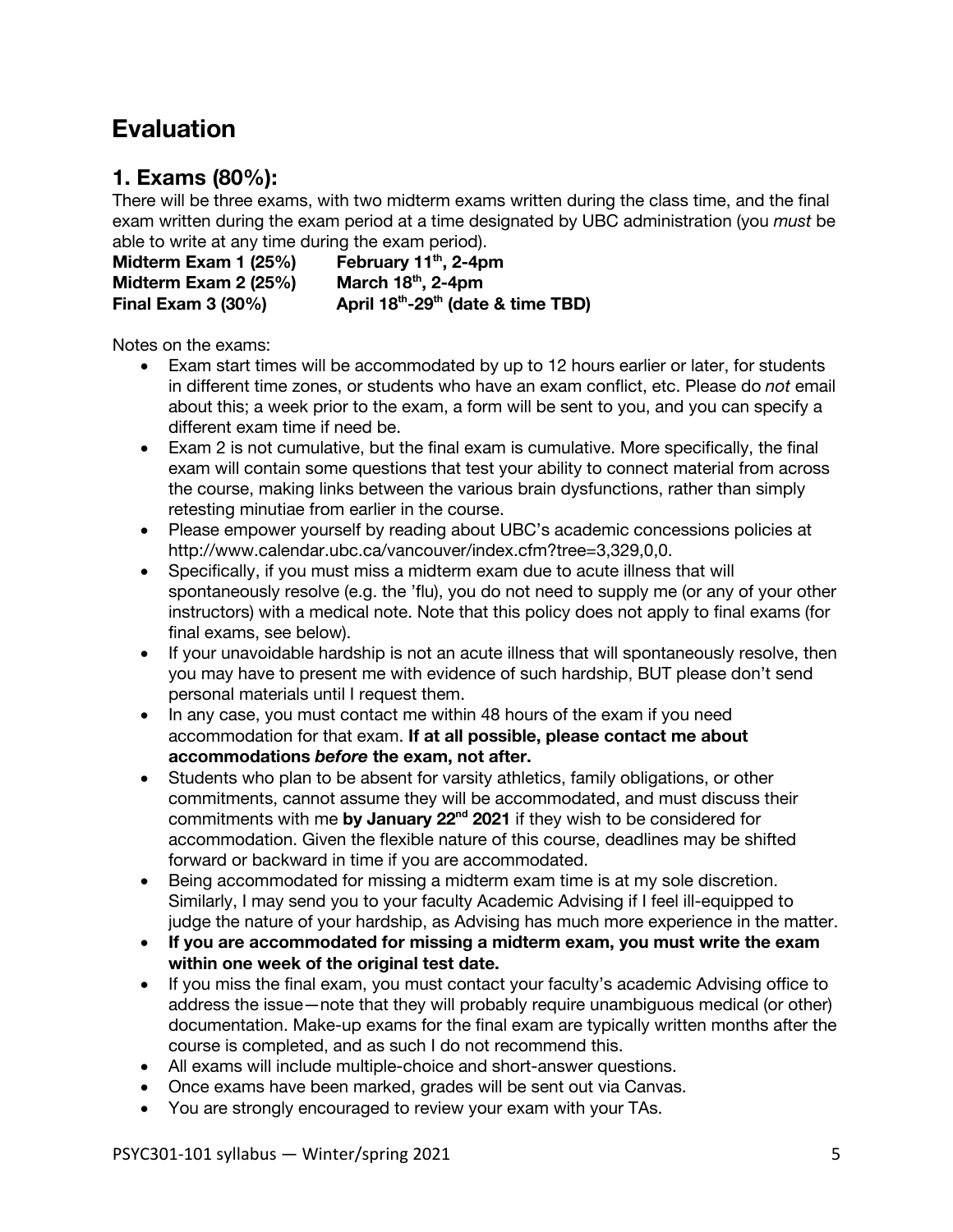• Grade adjustments are very uncommon but if a dispute between TA and student occurs for grading, Jay will regrade that component of your exam—this can result in the same grade, an increase, *or* a decrease, depending on Jay's judgement of your answer. Any grading disputes must be handled within 2 weeks of exam grades being released.

## **2. Weekly quizzes (20%):**

These will be quizzes posted on Canvas and will complement the material we are learning in class on any given week. They will also give you a feel for what the questions will be like on the exams. Expect most to be multiple-choice, with one quiz being a short-answer question. Each of the ten quizzes is worth 2% of your final grade, for a total of 20%. You must submit your weekly quiz by Monday night at 11:59pm, and there are no late submissions. **If you do not submit the quiz, you will receive no marks.**

An important note about quiz timing: you will have 25 minutes to complete each quiz. This is twice the amount of time that I'd normally allot for the number of questions, and last semester, students completed the quizzes in 12 minutes on average. The extra time is provided so that students with accommodations from the Centre for Accessibility will have the time they need.

## **3. Optional project (up to 20%)**

You may elect to do a project on a topic of your choosing that is related to our course (i.e. is about brain dysfunction and/or recovery). This is a project written specifically for this course; handing in work done for another course, past or present, is not acceptable. If you elect to do the project, the grade you receive on that project will be worth 20% of your final grade, and the grades you receive on each of the other assessments will be worth the following: weekly quizzes (20%), Midterm 1 (20%), Midterm 2 (20%), and Final Exam (20%).

There are three purposes to this optional project: 1) To offer you the chance to explore a topic of interest in greater depth than the lectures and readings can provide; 2) To assess your ability to think critically and creatively; 3) To offer you a chance to explore other ways of expressing your knowledge. As such, the content of your project should not overlap substantially with the material in the text or lectures. It can be about the same dysfunctions as in class, but should be deeper or more specifically focused on information not discussed in class.

Although the standard format for this project is a review paper (described below), you may pursue other project formats if you have a strong vision and can convince me that you can adequately convey your knowledge. In the past, students have submitted short videos, podcasts, websites, computer models, musical compositions, and so on. But remember: the important part is for you to demonstrate what you have learned on the subject, and these alternate formats often make that tricky. As such, I sometimes reject project proposals that are not review papers, not because the project sounds uninteresting, but because it would be difficult to demonstrate your learning on the subject via this proposal.

If you would like to write a review paper as your project, please use American Psychological Association (APA) style. Your intended audience for the paper should be someone who has already taken this course. You are expected to read a minimum of 10 peerreviewed journal articles as part of your research, and your paper should not be less than 2500 words in length (not including the title page, abstract, and references you must provide). Use up-to-date sources wherever possible.

**You will need to clear your project topic with one of your TAs (if a review paper) or**  with Jay (if not a review paper) by February 12<sup>th</sup> 2021. Please send an email to one of your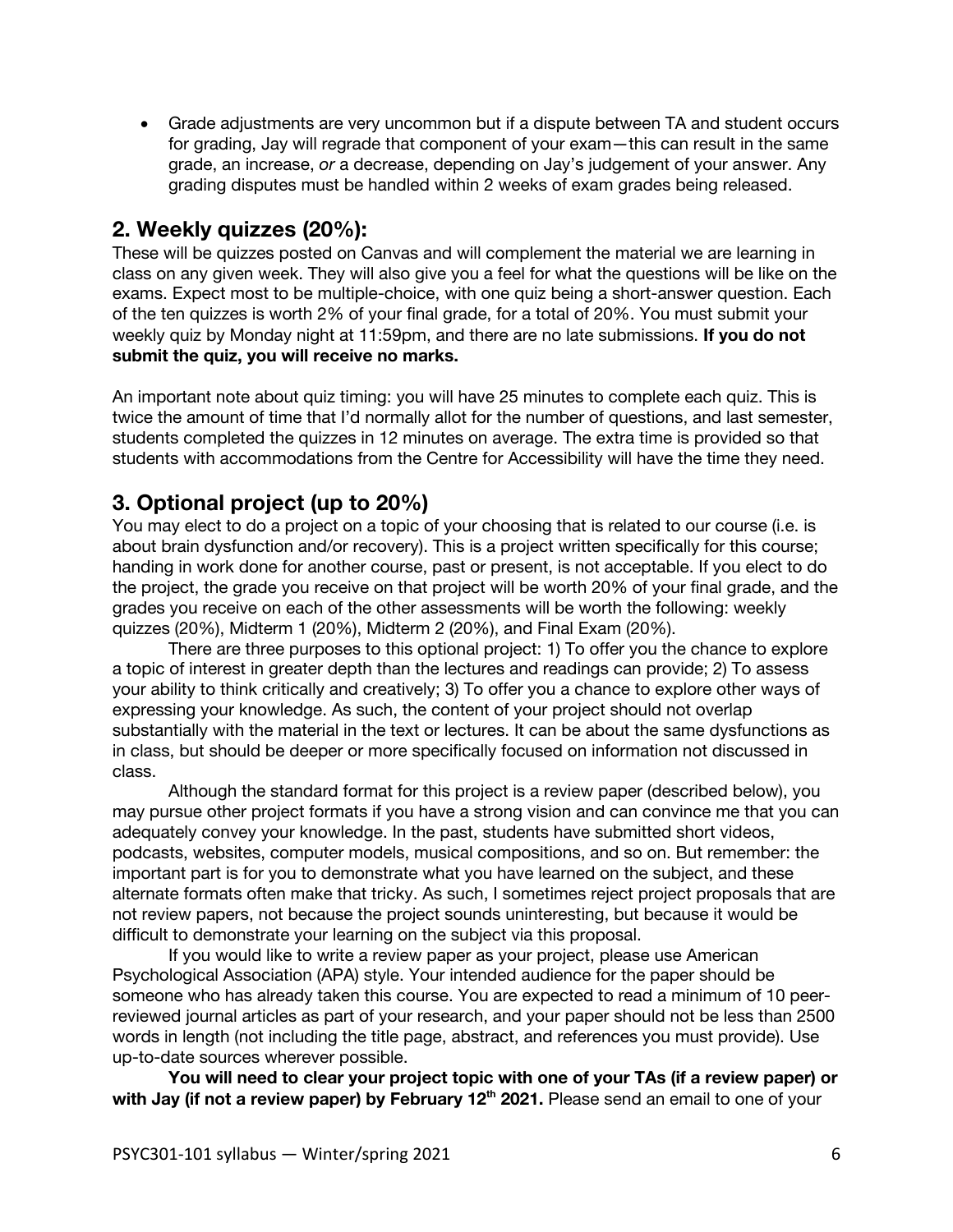TAs with a brief proposal for the review paper, and if you're proposing an alternate-format project, please book office hours with me. Once your topic is approved, please meet with that TA and work with them to make it the best paper possible.

Grading criteria are tailored to specific project types, but are always 35% content, 35% critical thinking, and 30% "pizazz" (organization, flow, creativity, lateral thinking, eloquence, etc.).

Any optional projects are due on Thursday April 14<sup>th</sup> by 11:59pm. Due to the end**of-semester timing being very tight, and the months you have to work on the project, there are no deadline extensions.** You must upload an electronic copy (.doc or .docx) to TurnItIn (see below).

**TurnItIn instructions.** To submit your paper on TurnItIn, you will need to go to turnitin.com, create an account (see below) if you do not yet have one, select "enrol in a class", enter our Class ID (27767101) and our Enrolment Key (dysfunction), and submit your paper as a Microsoft .doc or .docx file.

**Setting up an account on TurnItIn.** To submit your paper, you'll need to create a unique user profile, consisting of a username (email address) and a password. Please note that the information submitted to TurnItIn is stored in the United States.

If you have any concerns about privacy and TurnItIn, it is recommended that you remove identifying information, such as your name and student number, from the text of your project submitted to TurnItIn. In addition, please follow these instructions:

- 1. Create an anonymous email address using one of the available free services.
- 2. Go to turnitin.com.
- 3. Create an account and select "student" for your account type.
- 4. Enter the Class ID (27767101) and Enrolment Key (dysfunction).

5. Create an alias or pseudonym. Please remember to email that alias/pseudonym to your TA (if a review paper) or myself (if not a review paper).

6. Please delete any identifying information from the original document prior to uploading it. This includes your name and student number in the document, as well as any metadata or hidden data that might be stored in the document itself. To remove metadata from your Microsoft Word document: Use Word's Document Inspector in Windows, or Word > Preferences > Security > "Remove personal information" in MacOS.

**Late policy**. Late submission of the optional project will result in a penalty of 10% per day of the week; in other words, your due date is 11:59pm on a Wednesday, and if you submit at 12:01am on Thursday (i.e. two minutes late), you will lose 10%.

## **4. Research participation (up to 3% bonus):**

You may earn up to 3 extra percentage points on your overall final grade by participating in studies regularly conducted by the Psychology Department and coordinated through the human subject pool (HSP). This provides you with the opportunity to observe the research process directly and to contribute to ongoing research activities at UBC. The extra credits are obtained by signing up for the subject pool at *ubc-psych.sona-systems.com*, or by completing library writing projects (please see the HSP website). If you plan to earn extra credit through research participation, please register in this online system as soon as possible, as the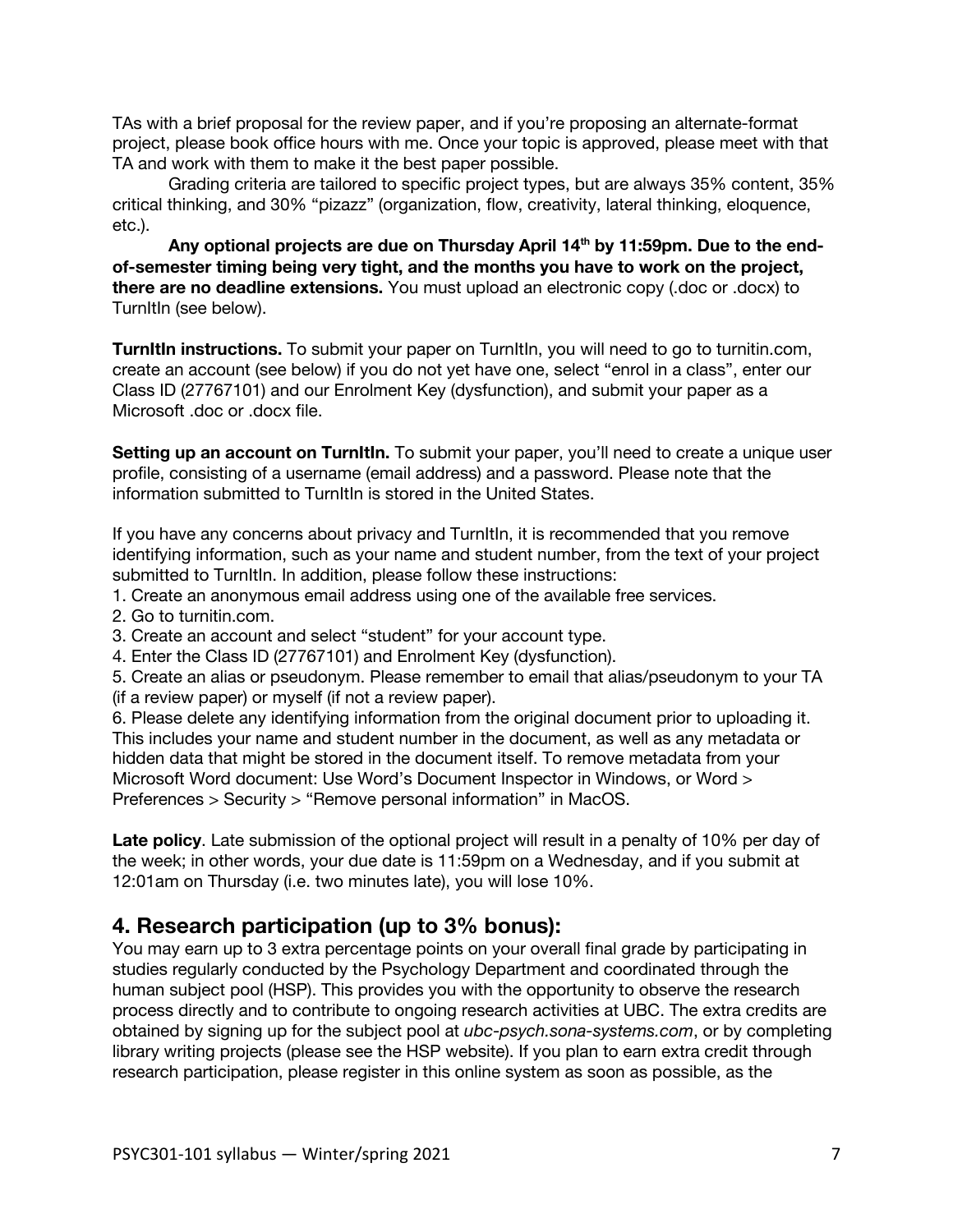participation window closes (you can find more details at *psych.ubc.ca/undergraduate/humansubject-pool*).

## **Grading**

In order to reduce grade inflation and maintain equity across course sections, all psychology courses are required to comply with departmental norms for grade distributions. According to departmental norms, the mean grade in a 300-level class is 70% for a good class, 68% for an average class, and 66% for a weak class (with a standard deviation of 13%). Scaling may be used in order to comply with these norms; grades may be scaled up or down as necessary by the instructors or the department. **Note that due to our current pandemic circumstances, these policies are relaxed by up to five percent.** Please also note that I have never once scaled grades down in my time at UBC, and I don't intend to start now.

Grades are not official until they appear on your transcript. You will receive both a percent and a letter grade for this course. At UBC, your course percentage is converted to a letter grade according to the following key:

| $A_{+}$ : 90-100% | A: 85-89%      | A-: 80-84%      |
|-------------------|----------------|-----------------|
| B+: 76-79%        | $B: 72 - 75\%$ | B-: 68-71%      |
|                   |                |                 |
| $C_{+}$ : 64-67%  | $C: 60-63%$    | $C - 55 - 59\%$ |
| D: $50-54\%$      | $F: 0-49%$     |                 |
|                   |                |                 |

Because you are earning a degree at a highly reputable post-secondary institution, the criteria for success are high. The Faculty of Arts offers the following guidelines that broadly characterize the kind of work that is generally associated with the particular grade ranges. These characteristics help put the Psychology Department grading policies into perspective. **Please note that adequate performance is in the C range.**

**A Range**: Exceptional Performance. Strong evidence of original thinking; good organization in written work; capacity to analyze (i.e. break ideas down) and to synthesize (i.e. bring different ideas together in a coherent way); superior grasp of subject matter with sound critical evaluations; evidence of extensive knowledge base.

**B Range**: Competent Performance. Evidence of grasp of subject matter; some evidence of critical capacity and analytic ability; reasonable understanding of relevant issues; evidence of familiarity with the literature.

**C-D Range**: Adequate Performance. Understanding of the subject matter; ability to develop solutions to simple problems in the material; acceptable but uninspired work; not seriously faulty but lacking style and vigor.

**F Range**: Inadequate Performance. Little or no evidence of understanding of the subject matter; weakness in critical and analytical skills; limited or irrelevant use of the literature.

## **UBC's statement about the University's values and policies**

*UBC provides resources to support student learning and to maintain healthy lifestyles but recognizes that sometimes crises arise and so there are additional resources to access including those for survivors of sexual violence. UBC values respect for the person and ideas of all members of the academic community. Harassment and discrimination are not tolerated nor is suppression of academic freedom. UBC provides appropriate accommodation for students with disabilities and for religious and cultural observances. UBC values academic honesty and students are expected to acknowledge the ideas generated by others and to uphold the highest*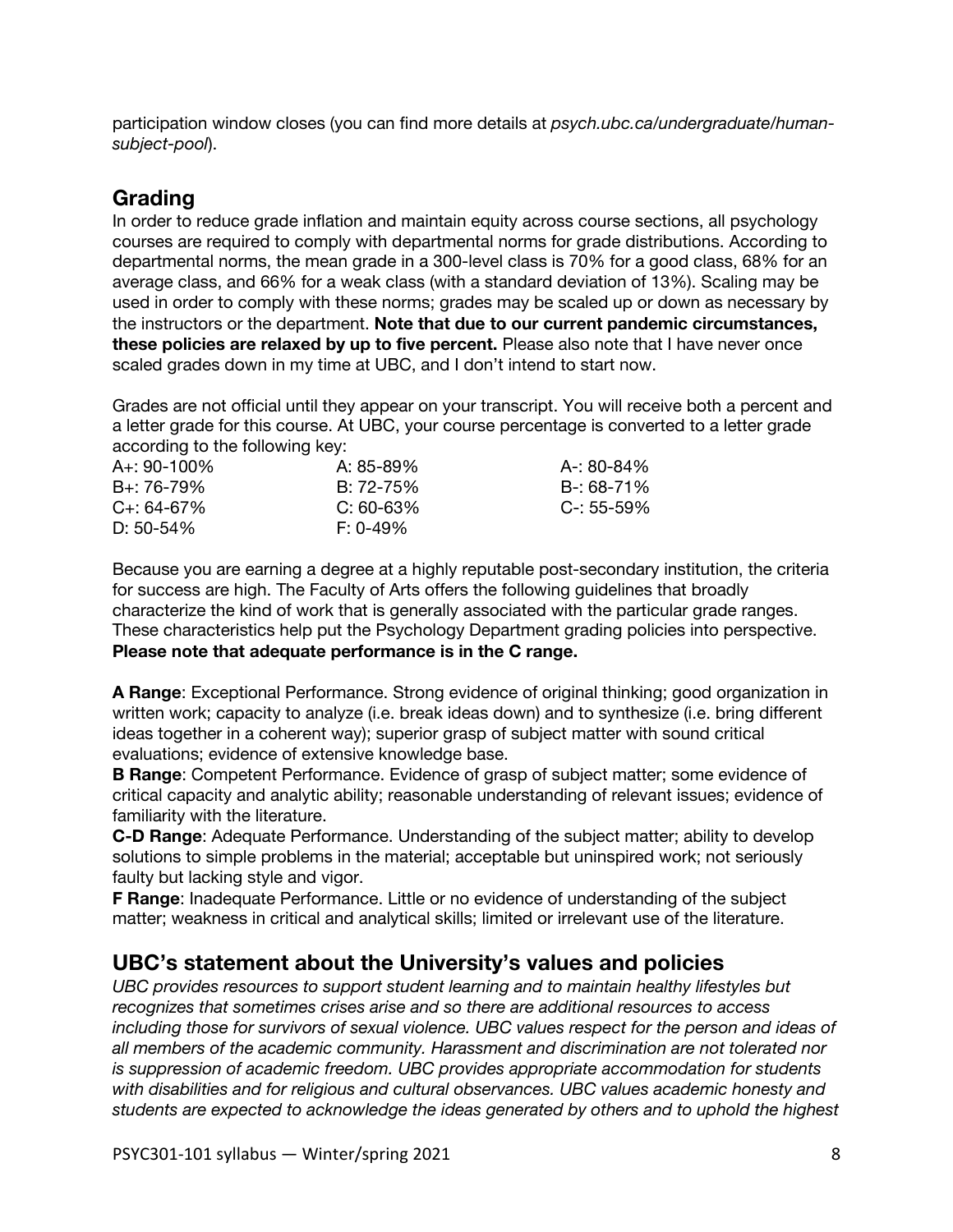*academic standards in all of their actions. Details of the policies and how to access support are available here: https://senate.ubc.ca/policiesresources-support-student-success*

## **UBC's statement on potentially sensitive topics while studying abroad**

*During this pandemic, the shift to online learning has greatly altered teaching and studying at UBC, including changes to health and safety considerations. Keep in mind that some UBC courses might cover topics that are censored or considered illegal by non-Canadian governments. This may include, but is not limited to, human rights, representative government, defamation, obscenity, gender or sexuality, and historical or current geopolitical controversies. If you are a student living abroad, you will be subject to the laws of your local jurisdiction, and your local authorities might limit your access to course material or take punitive action against you. UBC is strongly committed to academic freedom, but has no control over foreign authorities (please visit http://www.calendar.ubc.ca/vancouver/index.cfm?tree=3,33,86,0 for an articulation of the values of the University conveyed in the Senate Statement on Academic Freedom). Thus, we recognize that students will have legitimate reason to exercise caution in studying certain subjects. If you have concerns regarding your personal situation, consider postponing taking a course with manifest risks, until you are back on campus or reach out to your academic advisor to find substitute courses. For further information and support, please visit: http://academic.ubc.ca/support-resources/freedom-expression*

## **Academic integrity and avoiding misconduct**

The following is verbatim, with some light modifications, from materials given to me by UBC's Dr. Catherine Rawn, speaking for the Department of Psychology and the Faculty of Arts:

*In the academic community—a community of which you are now a part—we deal in ideas. That's our currency, our way of advancing knowledge. By representing our own and others' contributions in an honest way, we are (1) respecting the rules of this academic community, and (2) showcasing how our own novel ideas are distinct from but relate to their ideas. APA style gives us a formal way to indicate where our ideas end and where others' begin. But academic integrity goes well beyond formal citation. Welcome to the academic community. You are expected to act honestly and ethically in all your academic activities, just like the rest of us.*

*Make sure you understand UBC's definitions of academic misconduct, consequences, and expectation that students must clarify how academic honesty applies for a given assignment. Please ask if you're not sure. (While you're checking out the calendar, you might want to check out the "Student Declaration and Responsibility" statement you agreed to when you registered.)*

*What does academic integrity look like in this course? If at any time you are unsure if a certain type of assistance is authorized, please ask. If you have a need that is unmet by existing course materials, course structure, and/or our learning community members, please ask. In the meantime, here are some guiding principles for what academic integrity looks like:*

*Do your own work. All individual work that you submit should be completed by you and submitted by you. All assessments, large and small, are designed to help you learn the material. It is unacceptable to use an editor (paid or unpaid) without my permission to revise, correct, or alter your work, because your submission is no longer your own work. It is unacceptable to buy/sell/swap/share assignment questions or answers on any platform. It is unacceptable to*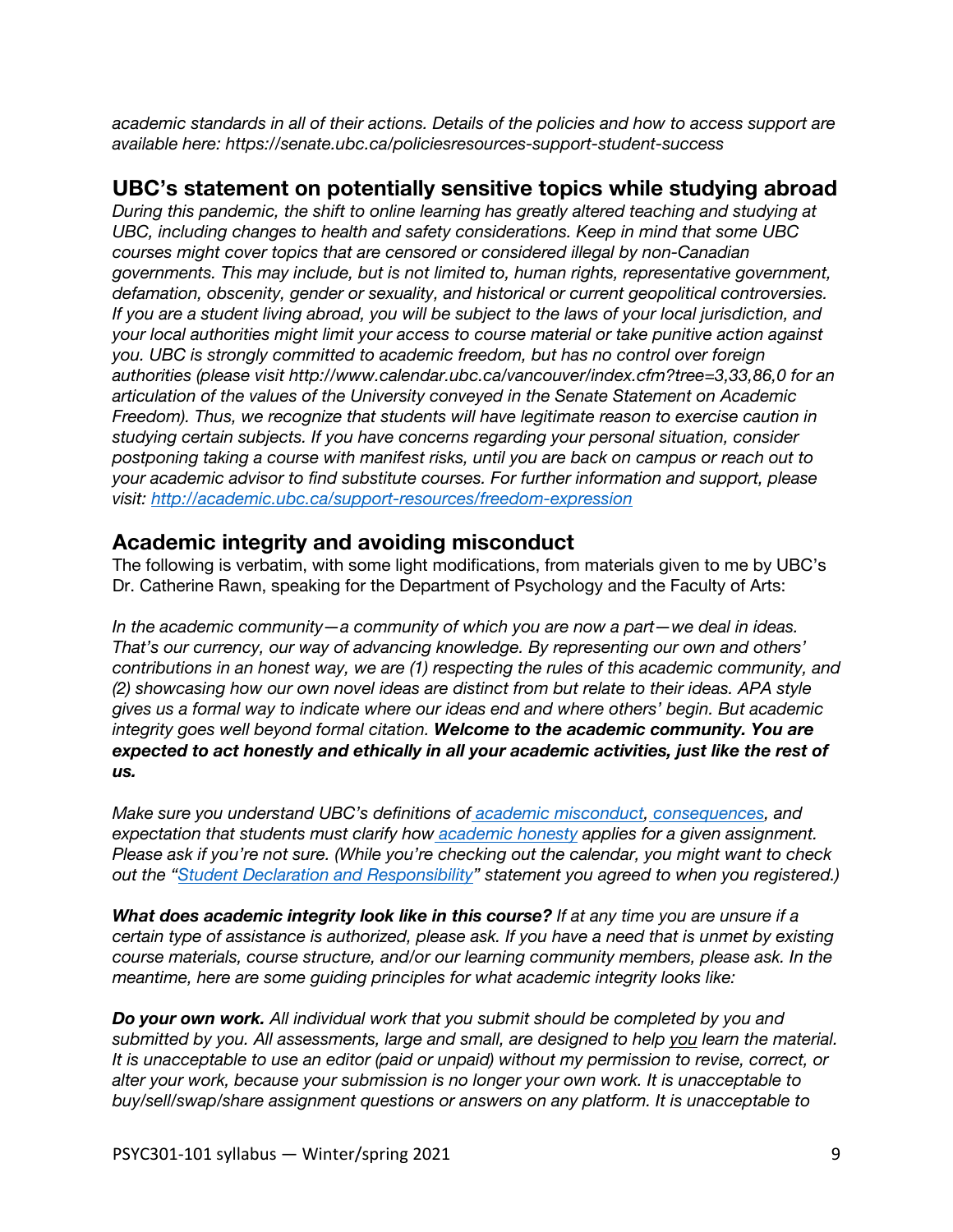*misrepresent your identity by using someone else to complete any portion of a course (e.g., comment on a discussion board, complete a quiz question). It is unacceptable to help someone else cheat.*

*Avoid collusion. Collusion is a form of academic integrity violation that involves working too closely together without authorization, such that the resulting submitted work gains unfair advantage over other students because is a measurement of the group/pair/others' understanding rather than the individual understanding (definition adapted from OpenLearn). For example, collusion on a test includes working together to write answers or answering someone else's question in a WhatsApp chat. See more examples of collusion here. There are no assignments in this course that are the product of group collaboration, so please do not collaborate on any quizzes, exams, or projects. Preparing to individually complete an assignment or test by studying together (e.g., discussing concepts, quizzing each other and giving feedback on each others' answers) doesn't count as collusion.*

*Can I work with a classmate to co-create study notes? Yes, you can create your own original collaborative notes.*

*Can I use my notes as a study aid while writing the exam? Yes, the quizzes and exams are officially "open book". However, there are some important caveats: 1) you are required to truly internalize and work with the material in this course, in a way that will be resistant to simply referring to your notes; 2) the time you will be allotted is sufficient for a student writing with no study aids, and excessive reliance on referring to your study aids (i.e. not sufficiently knowing the material) will result in you having too little time for the exam; 2) you cannot copy/paste material from your notes, or from anyone else's notes/texts/etc. for that matter, into the exam; 3) please recognize that the design of the exams will be such that it will test your internalized knowledge, not test what's in your notes.*

*Do not share materials provided for you to use in this course. We are working hard to provide all the materials you need to succeed in this course. In return, please respect our work and the enormous efforts that went into making this class. All assignment instructions, quiz questions and answers, discussion questions, announcements, PowerPoint slides, audio/video recordings, Canvas modules, and any other materials provided to you by myself or the TAs are for use in this course by students currently enrolled in this course. It is unacceptable to share any of these materials beyond our course, including by posting on file-sharing websites (e.g., CourseHero, GoogleDocs). Please respect our intellectual property.*

*Acknowledge others' ideas. Scholars build on the work of others, and give credit accordingly—this is a quality of strong academic work. Citing sources in both formal and informal ways will be essential, and appropriate, depending on the assignment.*

*Learn to avoid unintentional plagiarism. Visit the Learning Commons' guide to academic integrity to help you organize your writing as well as understand how to prevent unintentional plagiarism, which can be challenging when first learning to paraphrase. Visit http://learningcommons.ubc.ca/resource-guides/avoiding-plagiarism/. An example tip: Do not copy and paste text from other sources, including other people's work, even in a draft. It's easy to unintentionally misrepresent those words as your own in a later draft.*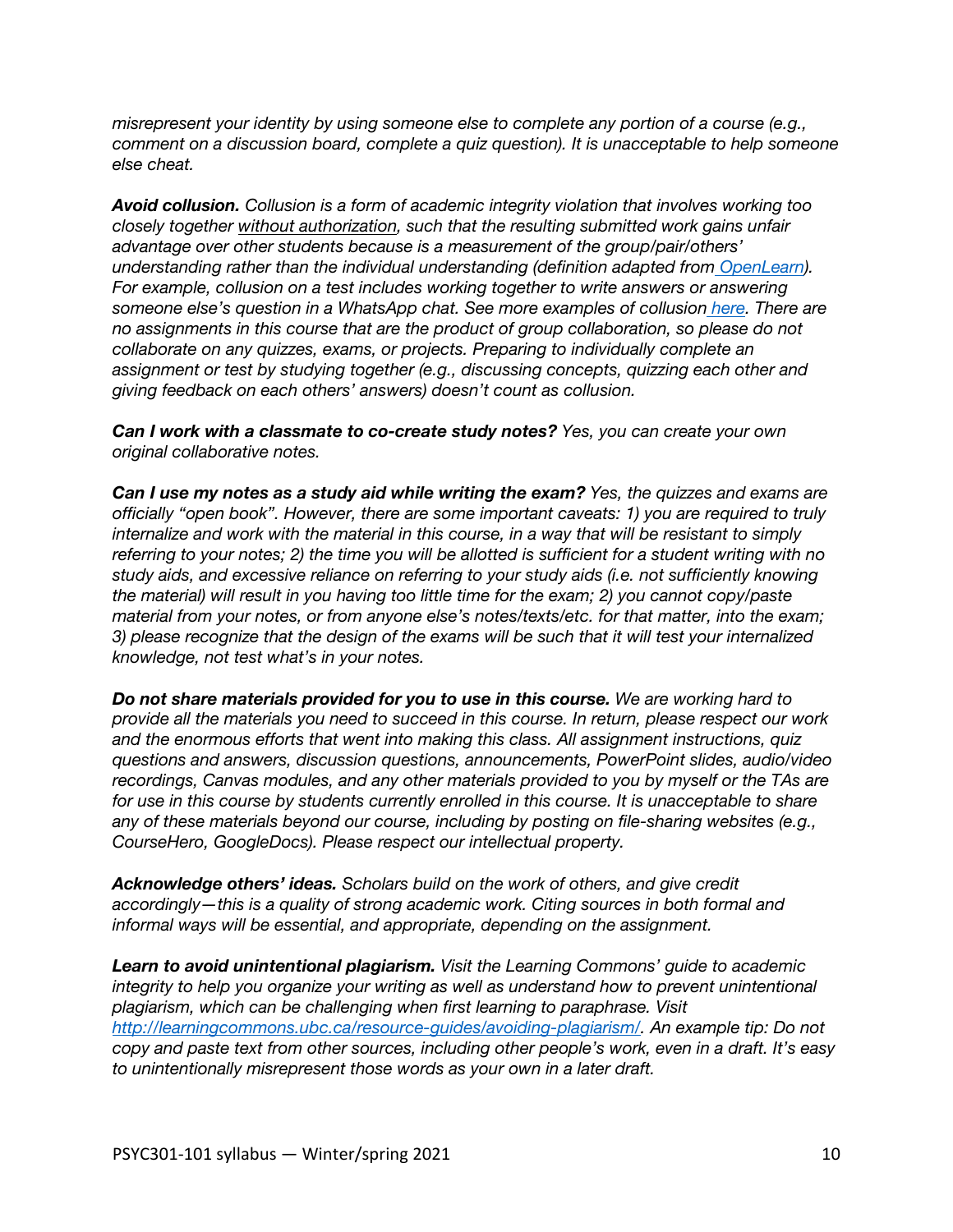## **Other Course Policies**

During your time in this course, if you encounter medical, emotional, or other personal problems that affect your attendance or academic performance, **please notify me as soon as possible, as well as your Faculty Academic Advising Office**. Please refer to the UBC Calendar for a discussion of academic concession.

The university accommodates students with disabilities who have registered with the Centre for Accessibility office (see below). The university also accommodates students whose religious obligations conflict with attendance or scheduled exams. **Please let me know in advance, by January 22nd 2021 if possible, if you will require any accommodation on these grounds.** Other absences (e.g. varsity athletics, family obligations, or similar) are not part of the university policy and you should not assume they will be accommodated. Please discuss these with me by January 22<sup>nd</sup> 2021.

**The Centre for Accessibility (previously Access & Diversity).** UBC is committed to equal opportunity in education for all students including those with documented physical or learning disabilities. If you believe you fall in this category, please visit the website for the Centre for Accessibility (*students.ubc.ca/about/access*) to take the necessary steps to ensure that you have every opportunity that you deserve to excel in your studies.

**Classroom conduct.** Our classroom is a place where you should feel safe and respected. It should also be a place that is conducive to learning and intellectual inquiry. Any behaviour on your part that compromises that environment will not be tolerated and you will be asked to leave.

## **Points to remember!:**

- Productive classroom discussion and debate are encouraged.
- You are responsible for all readings and lecture materials.
- Lecture slides will be available on Canvas. However, if you miss a lecture, don't expect to find what you missed in the slides.
- Lecture slides will be posted on Canvas at the beginning of the week, i.e. Mondays, or earlier. If earlier, this is done as a courtesy, and in rare circumstances these may arrive on the official lecture day, i.e. Tuesday.
- Please be aware that some of the content in this course can be challenging for those without some background in biology. I will provide additional, optional reading sources for you to pursue, should you request it.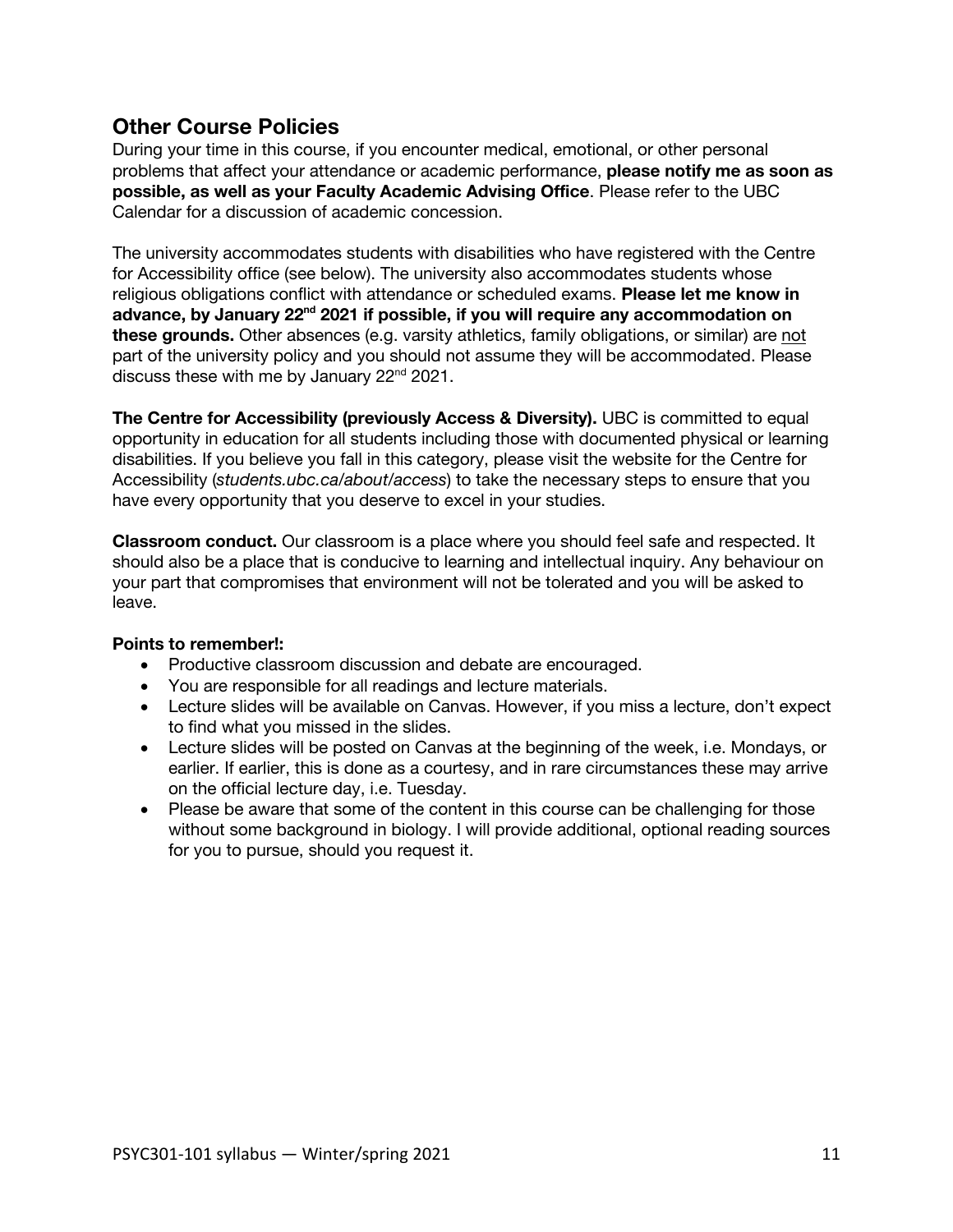### **Wellness Resources**

Below is a list of resources you may want to use if you are struggling in any way to manage your responsibilities while in school or the stresses of life in general. I recognize that this year will be particularly challenging for some of us, and I will be operating from a position of generosity, flexibility, and kindness.

### **The Kaleidoscope:**

*the-kaleidoscope.com* 

A confidential peer-run mental health support group that takes place on campus at least once a week. You may attend the group if you are experiencing any kind of mental health related challenges, or if you're just feeling stressed about school in general. Registration is not required to attend the group. See the website for meeting times and locations. Food and drink are provided.

#### **Counselling Services:**

*students.ubc.ca/livewell/services/counselling-services* Phone number: 604-822-3811 Counselling services offers a variety of resources to help you maintain your mental health while in school. You may see a counsellor on an individual basis, attend group counselling, or to document an illness if you should require academic concession.

#### **SpeakEasy:**

*ams.ubc.ca/services/speakeasy/* Phone number: 604-822-9246 A student run service that offers confidential support for students experiencing crisis. Also a good resource for additional information and referrals within the UBC community.

#### **SHARE:**

*www.vivreshare.org*  Self Harm Anonymous Recovery and Education is a program designed to promote self care and educate about self harm. SHARE support groups meet biweekly; times and locations can be found on their website.

#### **UBC Wellness Centre:**

*students.ubc.ca/livewell/services/wellness-centre* Phone number: 604-822-8450 Speak with other students about tips for managing stress, keeping healthy sleep and eating patterns, concerns about safe sex and more.

### **Access and Diversity:**

*students.ubc.ca/about/access* Phone number: 604-822-5844 Access and Diversity provides accommodations for students living with physical or mental disabilities.

### **Student Health Services:**

*students.ubc.ca/livewell/services/student-health-service* Phone number: 604- 822-7011 Student health provides students with a variety of healthcare related services to help you maintain your health while studying. Access to doctors and registered nurses.

### **Mood Disorders Clinic UBC:**

*ubc-mooddisorders.vch.ca/*  A psychiatric program designed specifically to treat individuals living with depression or bipolar disorder.

### **Live Well, Learn Well:**

*students.ubc.ca/livewelllearnwell*  The Live Well, Learn Well initiative is a resource hub that provides students with information to help improve physical and mental wellbeing.

### **Mental Health Awareness Club:**

*ubcmhac.sites.olt.ubc.ca/* 

A club that offers opportunities to speak about mental health with others and strives to promote mental health awareness throughout the UBC community.